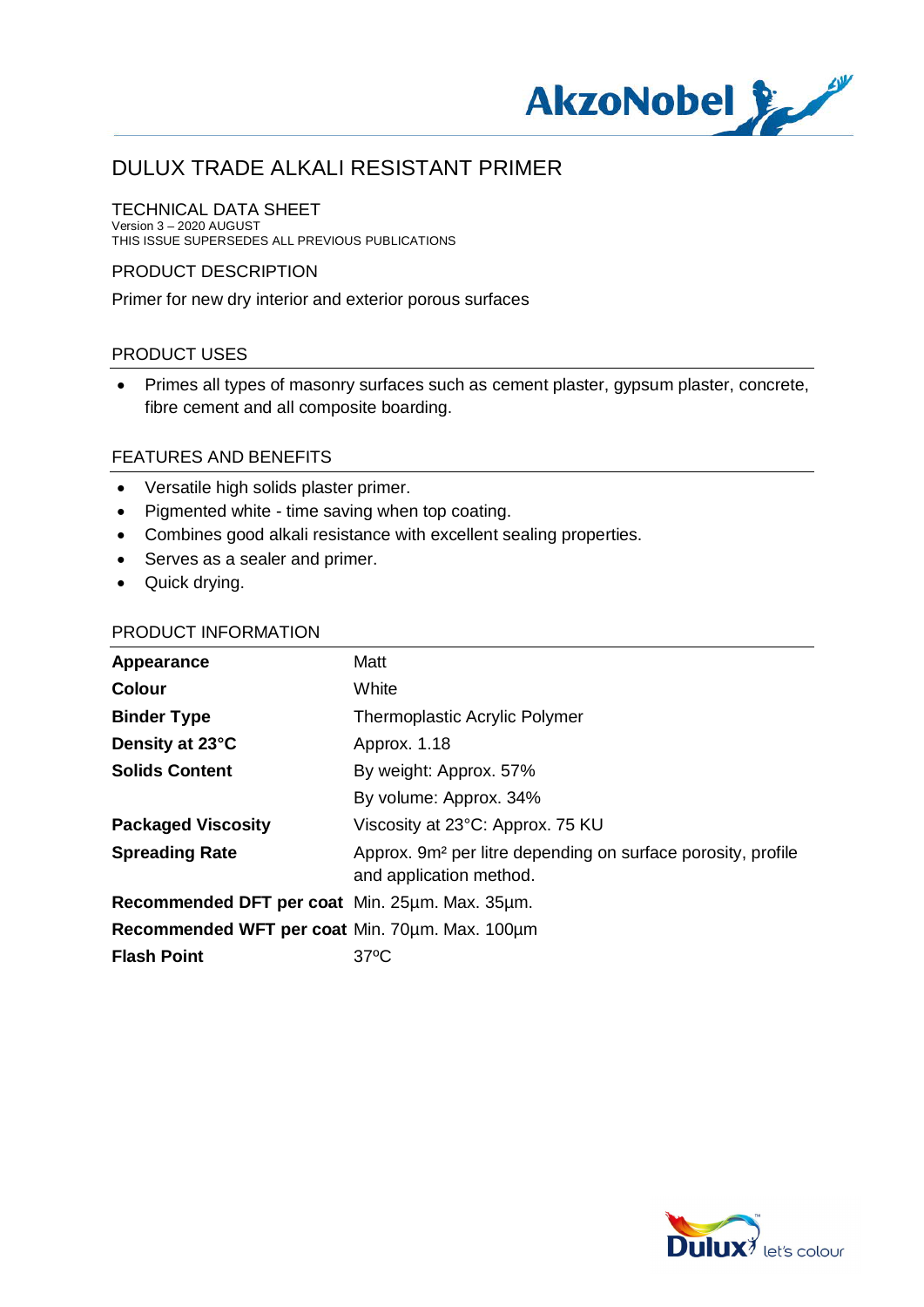

## APPLICATION INFORMATION

| Mixing                                | Stir until homogeneous with a flat paddle.                                                                                                                                                                                                                                                           |
|---------------------------------------|------------------------------------------------------------------------------------------------------------------------------------------------------------------------------------------------------------------------------------------------------------------------------------------------------|
| <b>Application Surface conditions</b> | Surface Temperature between 10 - 35°C. Relative Humidity<br>between 10 - 85 % OR 2°C above dew point minimum.                                                                                                                                                                                        |
| Application methods                   | Brush, roller or spray application.                                                                                                                                                                                                                                                                  |
| Thinner                               | Thinning not recommended. Ready for use after thorough<br>stirring for brush and roller applications. Mineral Turpentine<br>if required for spraying to maximum of 5 - 10% of product<br>volume.                                                                                                     |
| <b>Drying Time</b>                    | Touch dry 4 hours at 23°C.                                                                                                                                                                                                                                                                           |
| <b>Recoating Time</b>                 | 18 hours at 23°C (Drying times will be extended during cold,<br>wet or humid conditions.)                                                                                                                                                                                                            |
| Cleaning of equipment                 | After use, remove as much product as possible, and then<br>clean immediately with Dulux Pre-Paint Brush Cleaner<br><b>Degreaser</b> or Mineral Turpentine.                                                                                                                                           |
| <b>Substrates</b>                     | Suitable for cement plaster, gypsum plaster, concrete, fibre<br>cement and all composite boarding.                                                                                                                                                                                                   |
| Precautions:                          | Do not apply during cold (below 10°C) or wet weather.                                                                                                                                                                                                                                                |
|                                       | Not suitable as a primer for metal surfaces.<br>Polystyrene products e.g. cornice & mouldings should not be<br>primed with Dulux Trade Alkali Resistant Primer. Prime<br>with 1 coat Dulux Supergrip which is water based, 2 coats<br>required if a non-solvent free enamel topcoat will be applied. |
|                                       | Not suitable for direct application to powdery or friable<br>surfaces whether previously painted or not.                                                                                                                                                                                             |
|                                       | Not designed to withstand natural weathering. It should be<br>recoated in 1 week. If left uncoated for extended periods,<br>sanding will be required before application of the topcoat.                                                                                                              |
| <b>Coats Required</b>                 | New work 1 coat, a $2^{nd}$ coat may be required on very<br>absorbent surfaces to achieve a minimum continuous film of<br>25µm microns.                                                                                                                                                              |
| <b>Top Coating</b>                    | Can be over coated with most Dulux decorative finishes.                                                                                                                                                                                                                                              |

#### SURFACE PREPARATION

Plaster sand should comply with SABS 1090 requirements. Plaster mix must be applied at a minimum thickness of 10mm, curing to a hard and sound finish, free of soft and friable material. MPA strength must comply with SABS 0164-1 (10MPA=2, 6:1 and 5MPA=4:1). Ensure that surfaces are sound and free from dust, oil, grease, dirt, and debris. Surfaces must be thoroughly dry - no more than 12% moisture content.

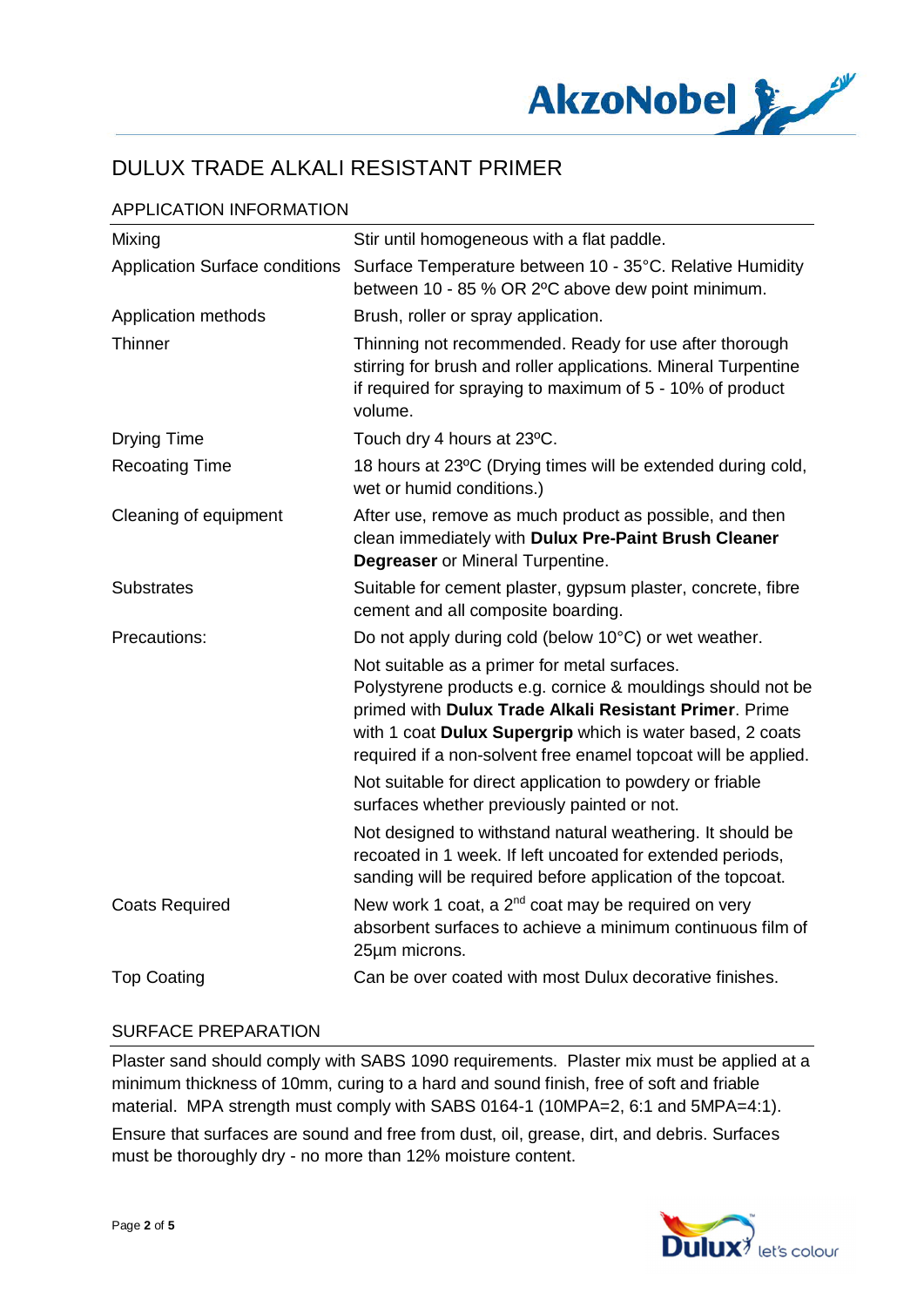

## SURFACE PREPARATION

#### NEW SURFACES

### **Cement Plaster (non-friable), Composite Boards and Fibre Cement**

- · Fresh cement plaster should be allowed one week drying for every 5mm thickness; and longer in cold or damp weather.
- · Spot-prime metal strips and nail heads with appropriate metal primer.
- · For very absorbent surfaces more than one coat **Dulux Trade Alkali Resistant Primer** or **Dulux Plaster Primer** could be required to achieve correct binding and sealing properties.

### **Gypsum Plaster - Interior**

- · Newly applied Gypsum Plaster can present variable surface finishes based on the application method, the quality and type of gypsum plaster used. This can present variability in the finish of the applied gypsum in terms of surface hardness, texture and porosity. This may require added attention during priming.
- · Ensure the gypsum plaster is sound, non-friable, applied and cured as per the manufacturer's specifications.
- After wiping down the gypsum plaster, no chalky powder should remain on the surface.
- · If the gypsum is sound, apply a single coat **Dulux Trade Alkali Resistant Primer** or **Dulux Plaster Primer**
- · As gypsum plaster is a very porous surface, adsorption of the plaster primer may occur. To test for this, wipe a black cloth over the dried applied **Dulux Trade Alkali Resistant Primer** or **Dulux Plaster Primer** to test its integrity. If a white residue is found on the back of the cloth, apply 1 to 2 further coats of the respective **Dulux Trade Alkali Resistant Primer** or **Dulux Plaster Primer** to achieve the correct binding and sealing properties.

#### **Concrete**

· Remove any uncured cement, grease, and mould-release agents by high-pressure water blast, or wash with a strong **Dulux Pre-Paint Sugar Soap** solution. Rinse off thoroughly with clean water and allow drying.

#### PREVIOUSLY PAINTED SURFACES

#### **Old Paint in Poor Condition**

- · Completely remove all loose and flaking paint.
- · Remove oil, grease dirt or any other contaminants with **Dulux Pre-Paint Sugar Soap**/water solution and allow drying.
- · Friable surfaces must be removed and repaired.

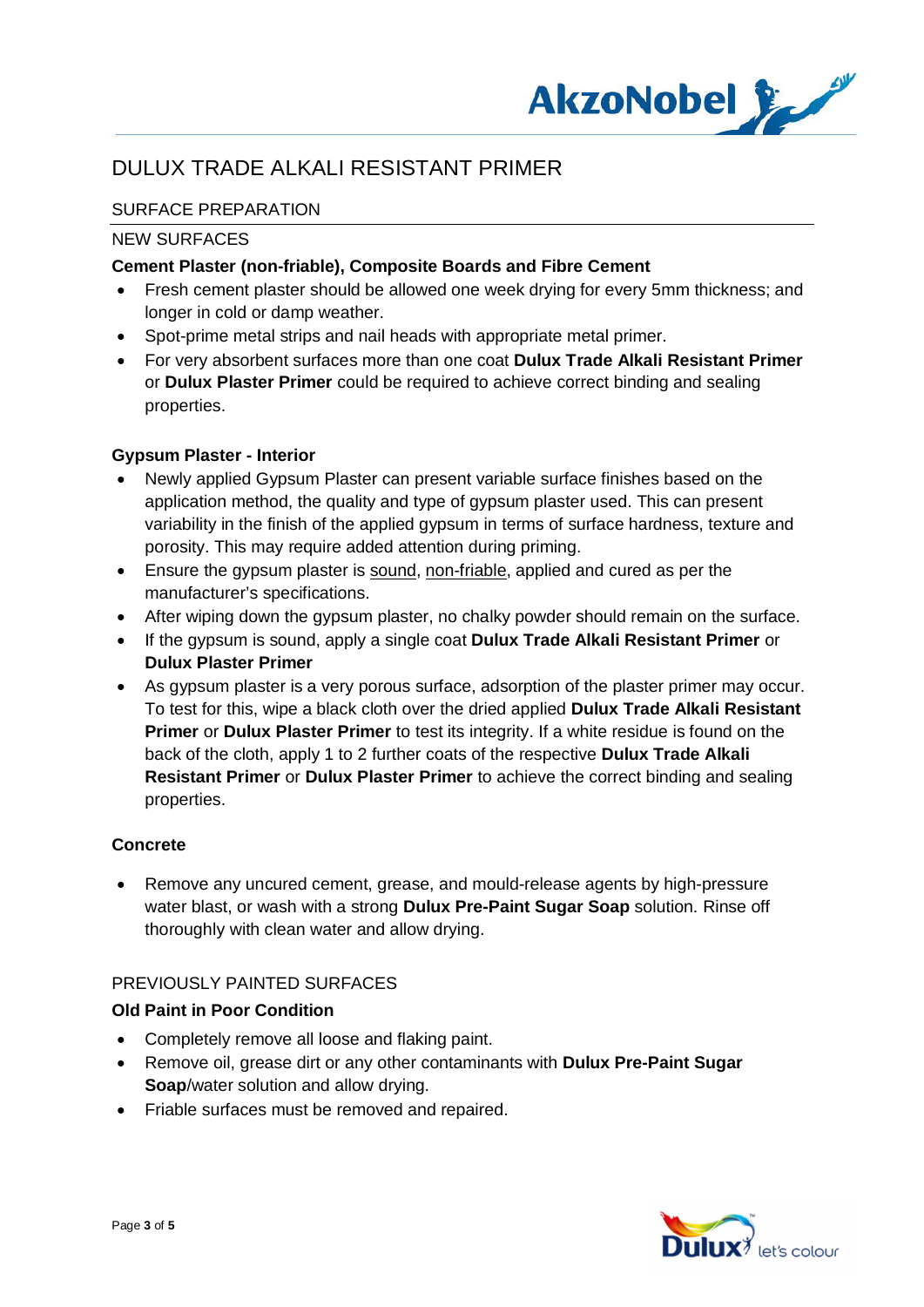

## SURFACE PREPARATION

## PREVIOUSLY PAINTED SURFACES

### **Old Paint in Poor Condition - Continue**

- · Chalked surfaces must be thoroughly brushed or prepared with high pressure water cleaning. NOTE: While this product can be used for sealing exterior chalked or friable surfaces, it will not penetrate thick layers of powdery material. **Dulux Trade Bonding Liquid** or **Dulux Bonding Liquid**, which is un-pigmented, is preferred as it has the ability to penetrate further into the surface.
- · Mould instructions. To kill lichen and algae growth, scrub with one of the following solutions: either 4:1 water/chlorine, or 4:1 water/sodium hypochlorite. Ensure that the areas are completely saturated, and allow the solution to react for a minimum of 4 hours. Rinse the complete wall surface thoroughly with clean water and allow drying.
- · Prime all exposed areas. For very absorbent surfaces more than one coat **Dulux Trade Alkali Resistant Primer** or **Dulux Plaster Primer** could be required to achieve correct binding and sealing properties.

#### FILLING

Fill all imperfections with the appropriate **Dulux Pre-Paint Filler** and spot prime filled areas with **Dulux Trade Alkali Resistant Primer** or **Dulux Plaster Primer** once the crack filler has dried properly. Failure to do this will result in uneven sheen levels between the repaired and normal areas.

#### HEALTH AND SAFETY INFORMATION

This product contains no added lead. Avoid contact with skin or eyes. Keep out of reach of children. If accidently swallowed, seek medical advice immediately and show this container to the doctor. Dry sanding, flame cutting and/or welding of the dry paint film will give rise to dust and/or hazardous fumes. Wet sanding should be used wherever possible.

If exposure cannot be avoided by the provision of local exhaust ventilation, suitable respiratory protective equipment should be used. Do not empty into drains or watercourses.

Ensure good ventilation during application and drying. It is recommended to use suitable protective clothing and equipment. To avoid the risk of spillage, always store and transport containers in a secure upright position. Refer to Material Safety Data Sheet for complete information.

| Packaging                 | 5Lt, 20Lt                                                                            |
|---------------------------|--------------------------------------------------------------------------------------|
| <b>Storage Conditions</b> | Store under cool dry conditions away from direct sunlight,<br>heat and extreme cold. |
| <b>Disclaimers</b>        | N/A product specific                                                                 |

#### ADDITIONAL INFORMATION